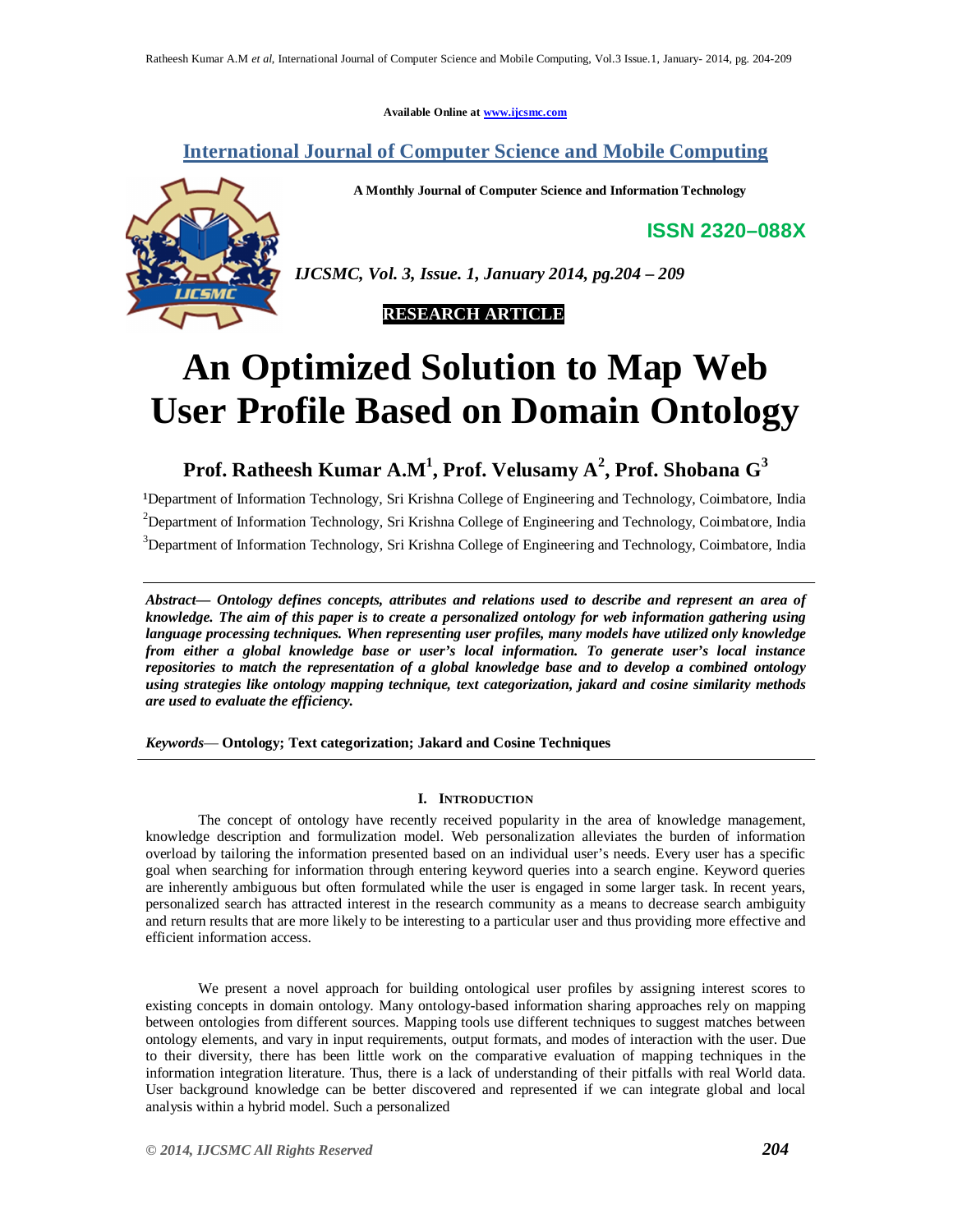Ontology model should produce a superior representation of user profiles for web information gathering. The world knowledge and a user's local instance repository (LIR) are used in the proposed model. World knowledge is commonsense knowledge acquired by people from experience and education; an LIR is a user's personal collection of information items. From a world knowledge base, we construct personalized ontologies by adopting user feedback on interesting knowledge.

A multidimensional ontology mining method, Specificity and exhaustively, is also introduced in the proposed model for analyzing concepts specified in ontologies. Two approaches are used to make the search efficient. The one approach is based on text categorization and the other approach is based on ontology mapping technique.

## **II. RELATED WORKS**

Effective personalization (fig 1) of information access involves two important challenges: accurately identifying the user context and organizing the information in such a way that matches the particular context. Since the acquisition of user interests and preferences is an essential element in identifying the user context, most personalized search systems employ a user modelling component. In ontology matching, an ontology species a conceptualization of a domain in terms of concepts, attributes, and relations. The concepts provided model entities of interest in the domain. They are typically organized into a taxonomy tree where each node represents a concept and each concept is a specialization of its parent.

# **III.ARCHITECTURE OF HYBRID MODEL**

Global knowledge bases were used by many existing models to learn ontologies for web information gathering. Aiming at learning personalized ontologies, many works mined user background knowledge from user local information. The use of data mining techniques in these models leads to more user background knowledge being discovered. However, the knowledge discovered in these works contained noise and uncertainties.

Additionally, ontologies were used in many works to improve the performance of knowledge discovery. Using a fuzzy domain ontology extraction algorithm User profiles were used in web information gathering to interpret the semantic meanings of queries and capture user information needs. User profiles can be categorized into three groups: interviewing, semi-interviewing, and non interviewing. Interviewing User profiles can be deemed perfect user profiles. They are acquired by using manual techniques, such as questionnaires, interviewing users, and analyzing user classified training sets. One typical example is the TREC Filtering Track training sets, which were generated manually. In this paper, the model is proposed to combine both local instance repository and global knowledge called as the hybrid model. The proposed ontology model aims to discover user background knowledge and learns personalized ontologies to represent user profiles.

A personalized ontology is constructed, according to a given topic. Two knowledge resources, the global world knowledge base and the user's local instance repository, are utilized by the model. The world knowledge base provides the taxonomic structure for the personalized ontology. The user background knowledge is discovered from the user local instance repository. Against the given topic, the specificity and exhaustively of subjects are investigated for user background knowledge discovery. The efficiency of the model is evaluated using cosine and jakard similarity. The proposed ontology model aims to discover user background knowledge and learns personalized ontologies to represent user profiles.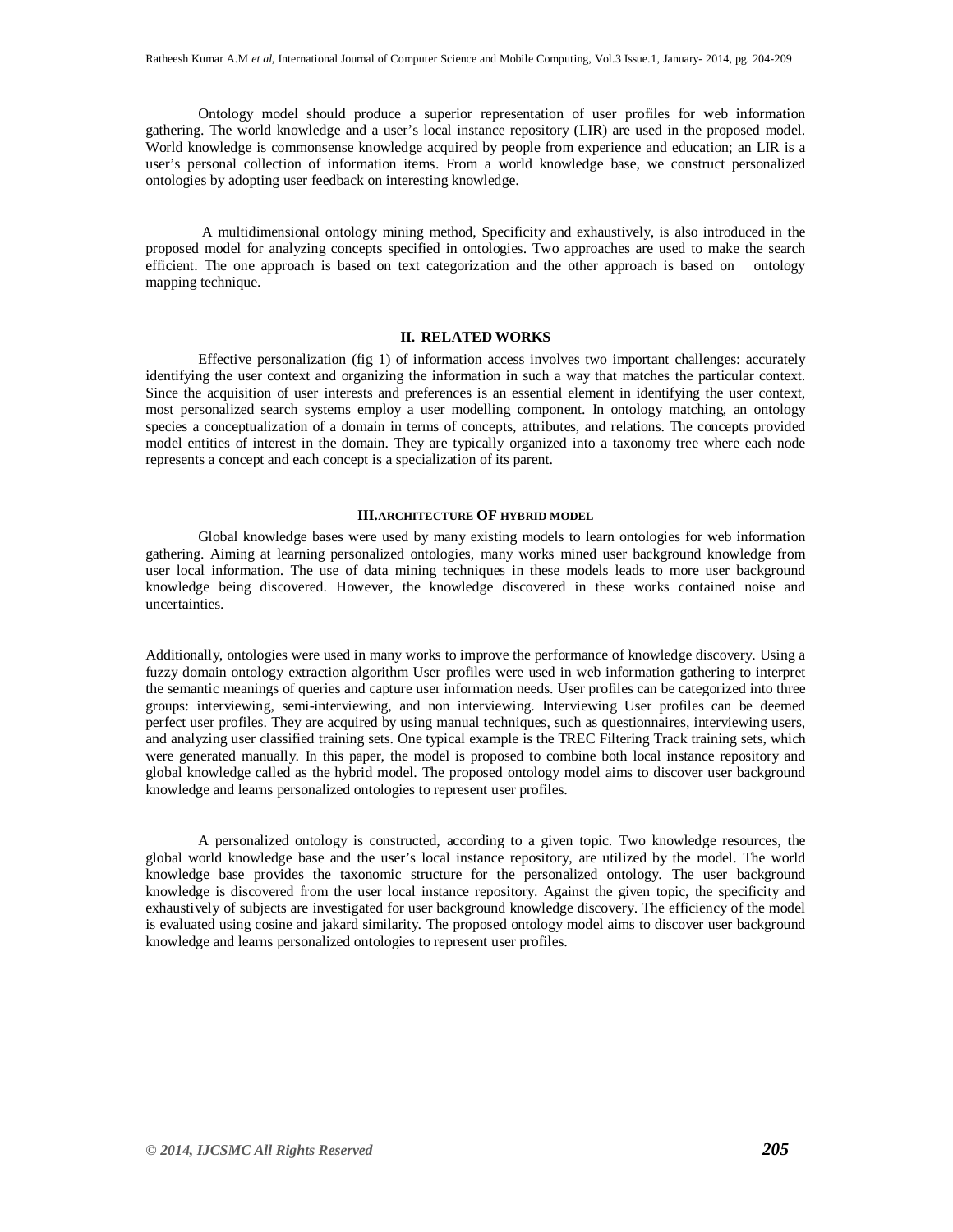

**Fig.1 Architecture of Hybrid model**

**Fig. 1** illustrates the architecture of the hybrid model. A personalized ontology is constructed, according to a given topic. Two knowledge resources, the global world knowledge base and the user's local instance repository, are utilized by the model. The world knowledge base provides the taxonomic structure for the personalized ontology. The user background knowledge is discovered from the user local instance repository. Against the given topic, the specificity and exhaustivity of subjects are investigated for user background knowledge discovery. The efficiency of the model is evaluated using cosine and jakard similarity. Ontology mapping technique and text categorization are the two approaches to increase the efficiency based on various domains.

#### **IV.IMPLEMENTATION**

Personalized ontologies generally refer to the conceptual model that refers to the user background knowledge. Since semantic knowledge is an essential part of the user context, we use domain ontology as the fundamental source of semantic knowledge in our framework. Using ontologies as the basis of the profile allows the initial user behaviour to be matched with existing concepts in the domain ontology and relationships between these concepts. In our approach, the purpose of using ontology is to identify topics that might be of interest to a specific Web user. Therefore, we define our ontology as a hierarchy of topics, where the topics are utilized for the classification and categorization of Web pages. The hierarchical relationship among the concepts is taken into consideration for building the ontological user profile as we update the annotations for existing concepts using spreading activation.

Identifying semantic correspondences (mappings) between ontologies and database schemas has been the focus of many works from diverse communities. There are two major approaches for discovering mappings between ontologies. If the ontologies share the same upper model, then this common grounding can be used to establish mappings. These are similar to schema matching techniques but sometimes use automated reasoning to identify hierarchies. Some tools also use other external reference ontologies to establish mappings.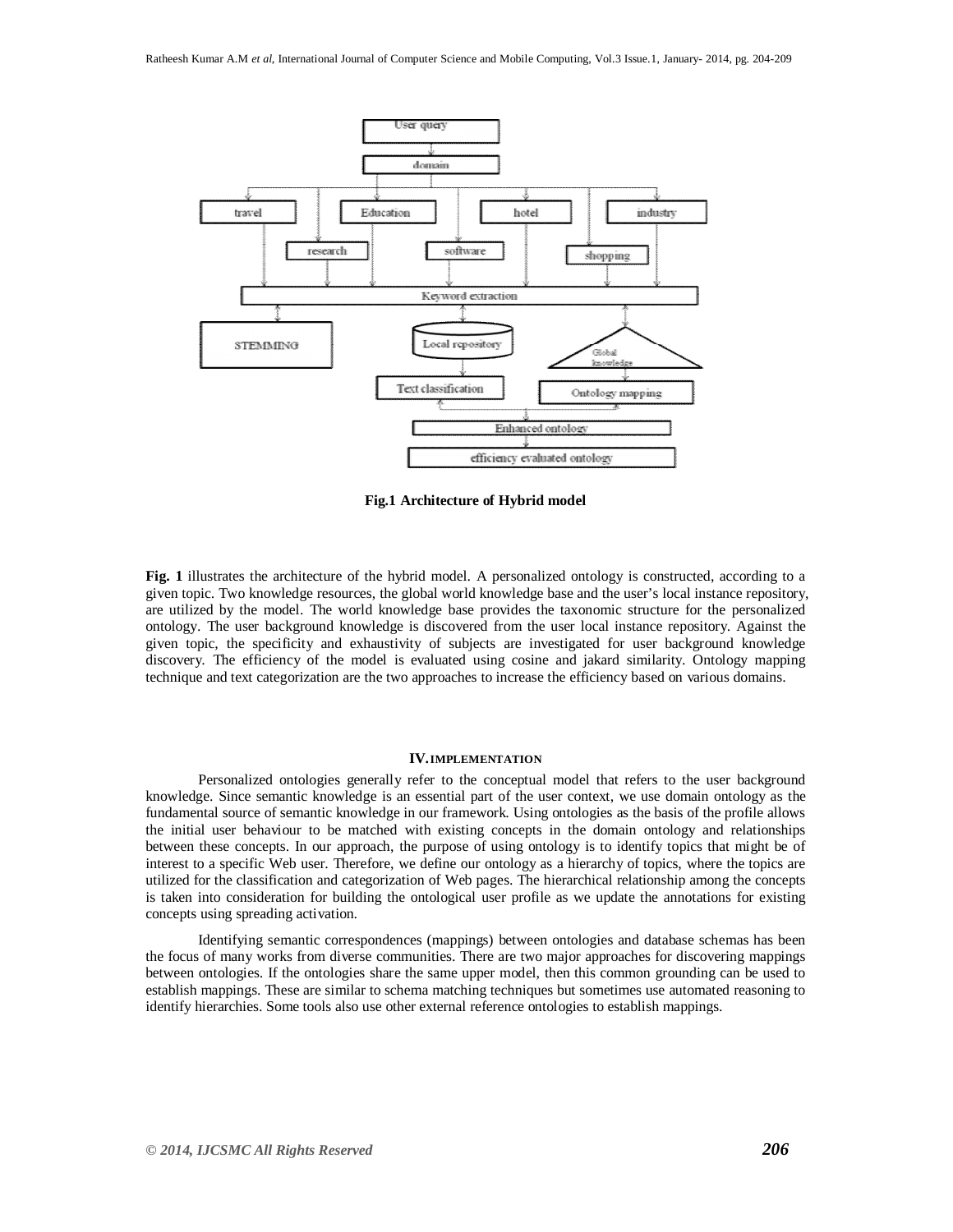

**Fig. 2 Research design: Evaluating ontology mapping tools**

#### *A. Training the classifier*

In order to train the classifier for each concept, all the Web pages available as training data for a particular concept are merged together to create a super document. This creates a collection of super documents, one per concept, that are preprocessed to remove stop words and stemmed using the Porter stemmer (Frakes & Baeza, 1992) to remove common suffixes. After preprocessing, the super documents go through an indexing process to calculate and save vectors for each concept that store the weight of each vocabulary term in that concept. Thus, each concept is treated as *n* dimensional vectors in which *n* represent the number of unique terms in the vocabulary. Each term weights in the concept vectors are calculated using *tf\*idf* and normalized by their length. In more detail, *uwij*, the un-normalized weight of term *i* in concept *j*, is calculated as follows:

Where *tfij*= number of occurrences of *ti* in *sdj*



#### *B. Classifying the web pages*

Web page and concepts are represented as in the vector space model and the similarity is calculated as cosine between the vectors. Similar to the preprocessing done on the concept upper documents, each of the Web pages collected for a user are preprocessed to remove stop words and then stemmed. The weights for all remaining words in the Web page are calculated using formula (1) and then the words are sorted by weight. Since the words are all selected from the current Web page, the length of the document is a constant and normalization is not done. Based on earlier experiments (Gauch *et al*, 2003), the highest weighted 20 words are used to represent the content of the Web page. Classification thus consists of comparing the vector created for the Web page with each concept's vector (created and stored during training) using the cosine similarity measure.

# *C. Approaches*

#### *1*. *Exhaustivity and specificity*

Ontology mining discovers interesting and on-topic knowledge from the concepts, semantic relations, and instances in ontology. In this section, a 2D ontology mining method is introduced: Specificity and Exhaustivity. Specificity (denoted spe) describes a subject's focus on a given topic. Exhaustivity (denoted exh) restricts a subject's semantic space dealing with the topic. This method aims to investigate the subjects and the strength of their associations in ontology.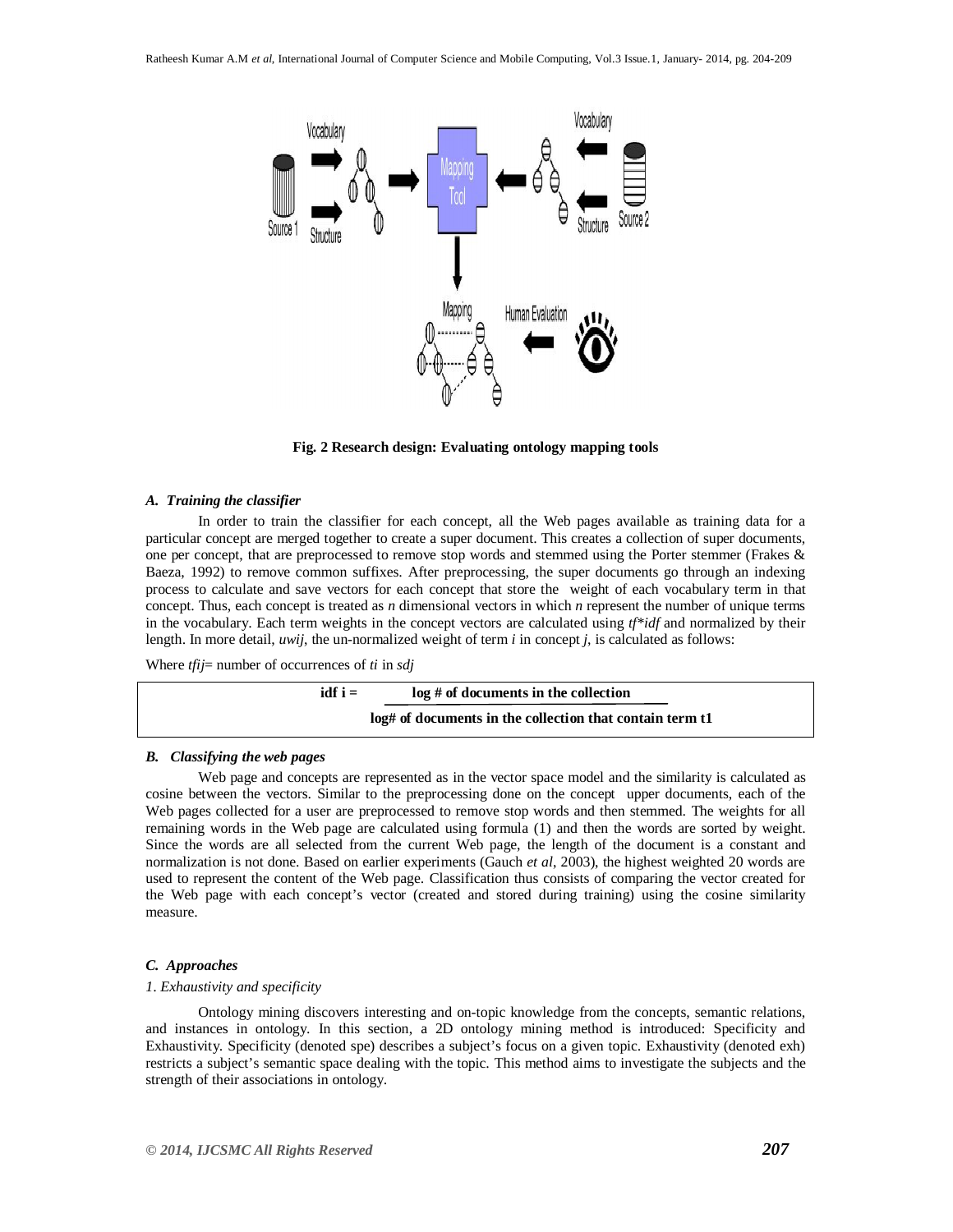# *2*. *POS Mapping*

The semantic specificity is investigated based on the structure of O(T ) inherited from the world knowledge base. The strength of such a focus is influenced by the subject's locality in the taxonomic structure taxS of O(T ).The taxS of O(T ) is a graph linked by semantic relations. The determination of a subject's spea is described in Algorithm 1. The is $\overrightarrow{A}(s^2)$  and part of(s') are two functions in the algorithm satisfying is A(s')npartOf(s')=\$;. Algorithm 1 is efficient with the complexity of only O(n), where n=|Sj|. The algorithm terminates eventually because taxS is a directed acyclic graph, as defined in Definition 4.

As the taxS of O(T ) is a graphic taxonomy, the leaf subjects have no descendants. Thus, they have the strongest focus on their referring-to concepts and the highest spea(s) By setting the spea range as (0, 1] (greater than 0, less than or equal to 1), the leaf subjects have the strongest spea(s) of 1, and the root subject of taxS has the weakest spea(s) and the smallest value in (0, 1]. Toward the root of taxS, the spea(s) decreases for each level up. A coefficient \_ is applied to the spea(s) analysis, defining the decreasing rate of semantic specificity from lower bound toward upper bound levels.  $($   $\frac{1}{4}$  0:9 was used in the related experiments presented in this paper.) The "part-of" relationship is an important relationship between classes in which objects representing the components of something are associated with an object representing the entire assembly. The most significant property of "part-of" is "transitivity", that is, if *A* is part of *B* and *B* is part of *C*, then *A* is part of *C*. "part of" is also "anti-symmetric", that is, if *A* is part of *B* and  $A \neq B$ , then *B* is not part of *A*. Apart from the "part-of" relationship, some classes may have common properties (i.e., they have common base class).

# **V. EVALUATION**

#### *A. Experiment Design*

The proposed ontology model was evaluated by objective experiments. Because it is difficult to compare two sets of knowledge in different representations, the principal design of the evaluation was to compare the effectiveness of an information gathering system (IGS) that used different sets of user background knowledge for information gathering. The knowledge discovered by the ontology model was first used for a run of information gathering, and then the knowledge manually specified by users was used for another run. Under the same experimental conditions, if the IGS could achieve the same (or similar) performance in two different runs, we could prove that the discovered knowledge has the same quality as the user specified knowledge. The proposed ontology model could then be proven promising to the domain of web information gathering.

User profiles can be categorized into three groups:

Interviewing, semi-interviewing, and non interviewing profiles, as previously discussed in Section 2. In an attempt to compare the proposed ontology model to the typical models representing these three group user profiles, four models were implemented in the experiments:

1. The Ontology model that implemented the proposed ontology model. User background knowledge was computationally discovered in this model.

2. The TREC model that represented the perfect interviewing user profiles. User background knowledge was manually specified by users in this model.

3. The Category model that represented the non interviewing user profiles.

4. The Web model that represented the semi-interviewing user profiles.

Most retrieval evaluation measures are derived in some way from *recall* and *precision*, where precision is the proportion of retrieved documents that are relevant, and recall is the proportion of relevant documents that are retrieved. An exception are measures based on utility-theory for which the quality of retrieval output is measured in terms of its worth to the user. Utility-based measures are frequently used to evaluate set-based retrieval output such as in the TREC filtering task.

# **VI. DOCUMENT AND QUERY REPRESENTATION**

The document representation is important in determining both what terms (*i*) are included and how often they occur (*tfi*). Using the full text of documents in the results set is a natural starting place. However, accessing the full text of each document takes considerable time. Thus, we also experimented with using only the title and the snippet of the document returned by the Web search engine. We note that because the Web search engine we used derived its snippets based on the query terms, the snippet is inherently query focused. In the absence of any information other than the user's query, a document's score is calculated by summing over the query terms, the product of the query term weight  $(wi)$  and the query term occurrence in the document  $(f\tilde{i})$ . However, when relevance feedback is used, it is very common to use some form of query expansion. A straightforward approach to query expansion that we experimented with is the inclusion of all of the terms